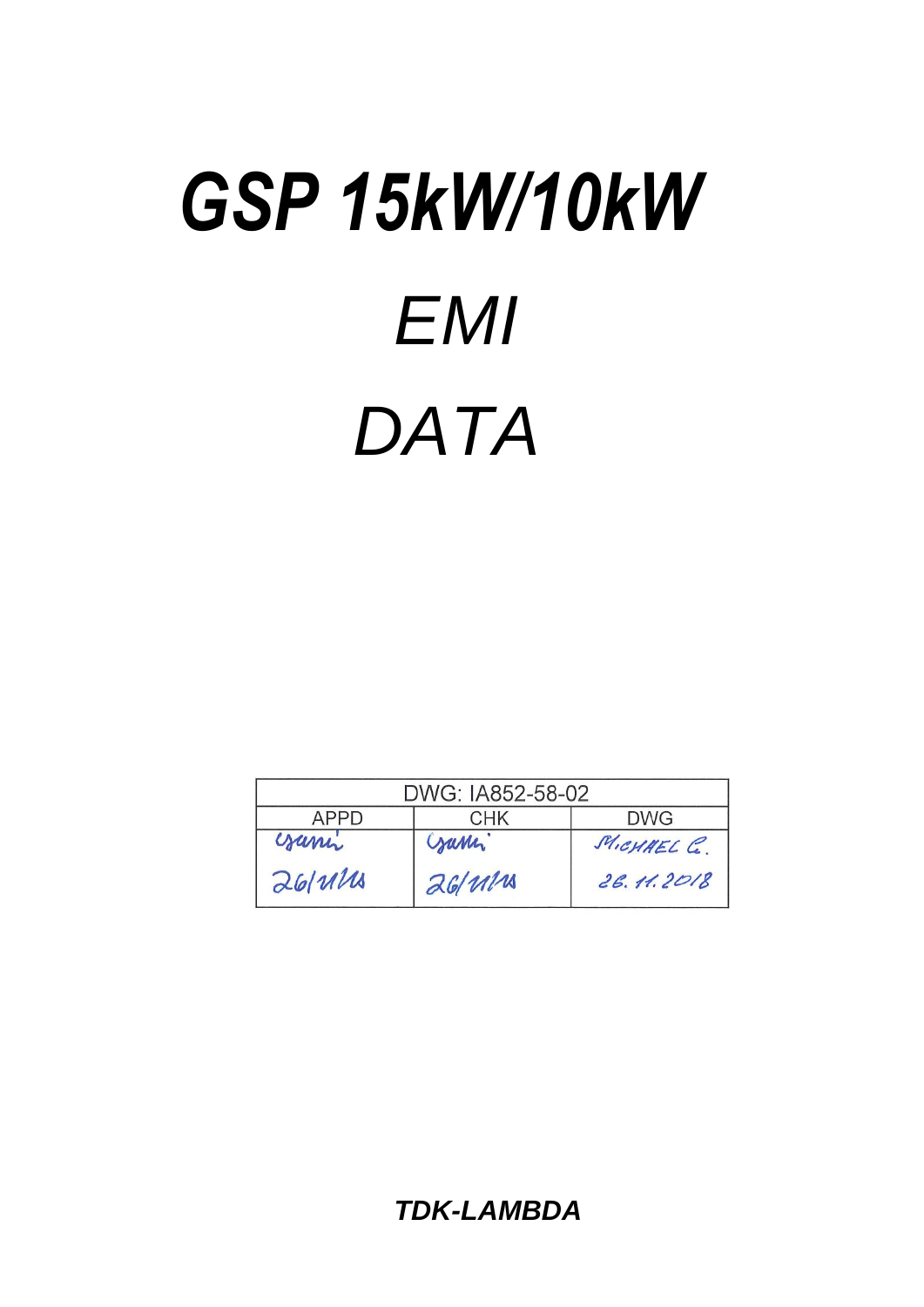| <b>INDEX</b>                   |                |
|--------------------------------|----------------|
| 1. TEST METHOD<br>2. TEST DATA | $R-1$          |
| 2-1. Conducted emission        | R <sub>2</sub> |
| 2-2. Radiated emission         | R <sub>5</sub> |

The above data is typical value data.

The values are considered to be actual capability data.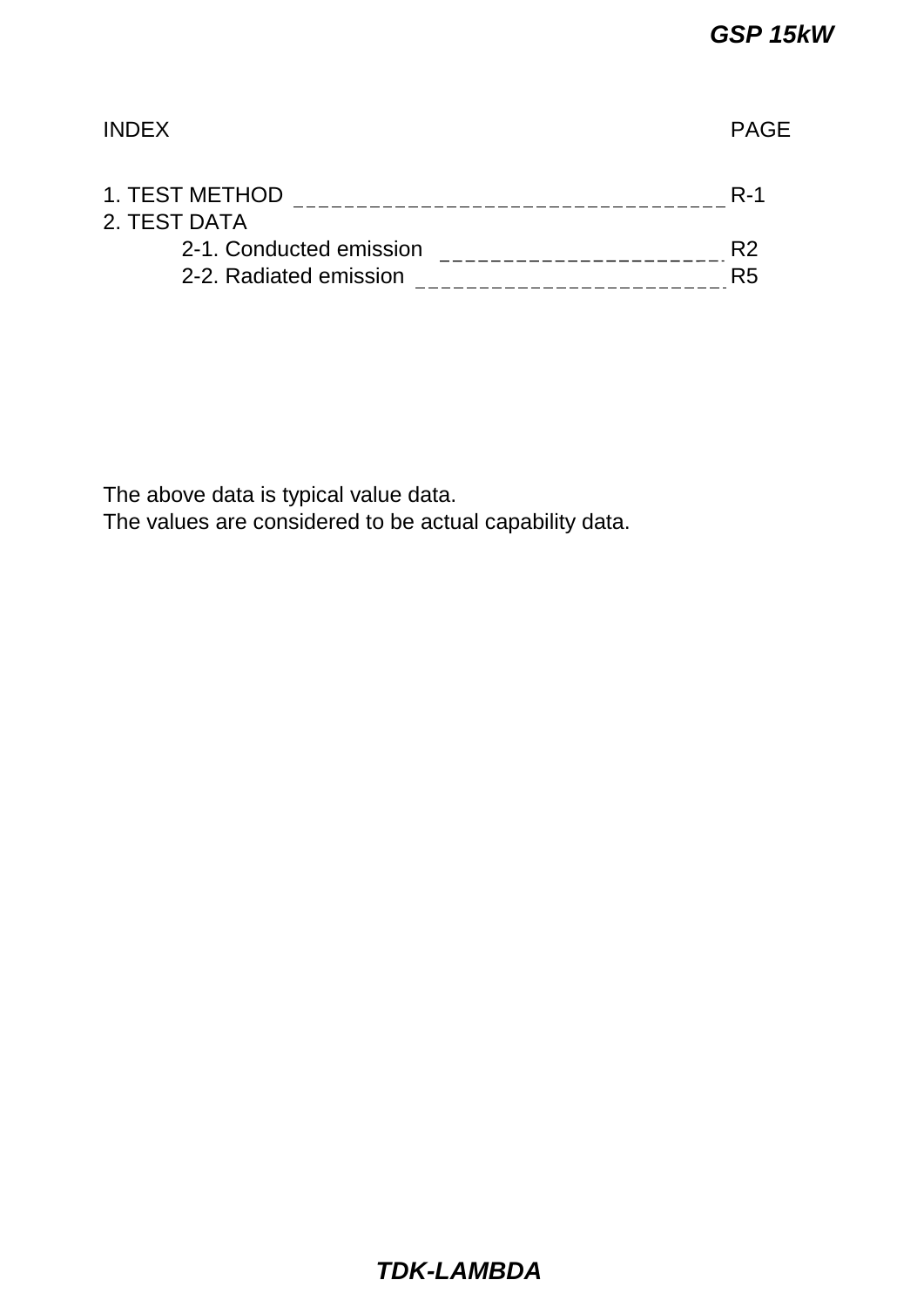# 1.Test Method

## **(1) Conducted Emission**



#### **(2) Radiated Emission**



BICONICAL ANTENNA 3110BA30/200 (EMCO) LOG-PERIODIC ANTENNA LP200000 (ELECTROMETRIX)

LPA2530 (ELECTROMETRIX)

*TDK-LAMBDA* R-1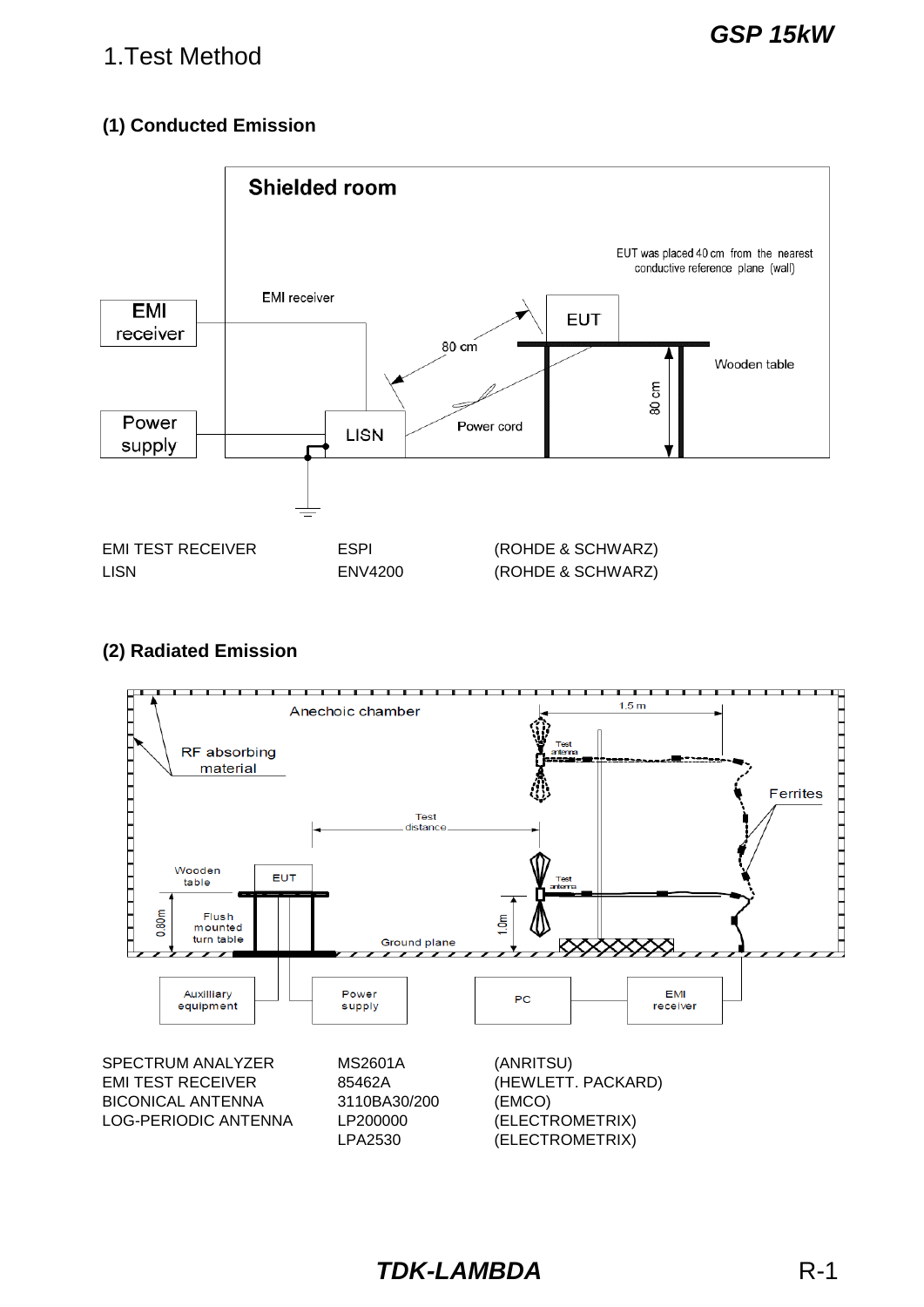#### **2.1 Conducted Emission**

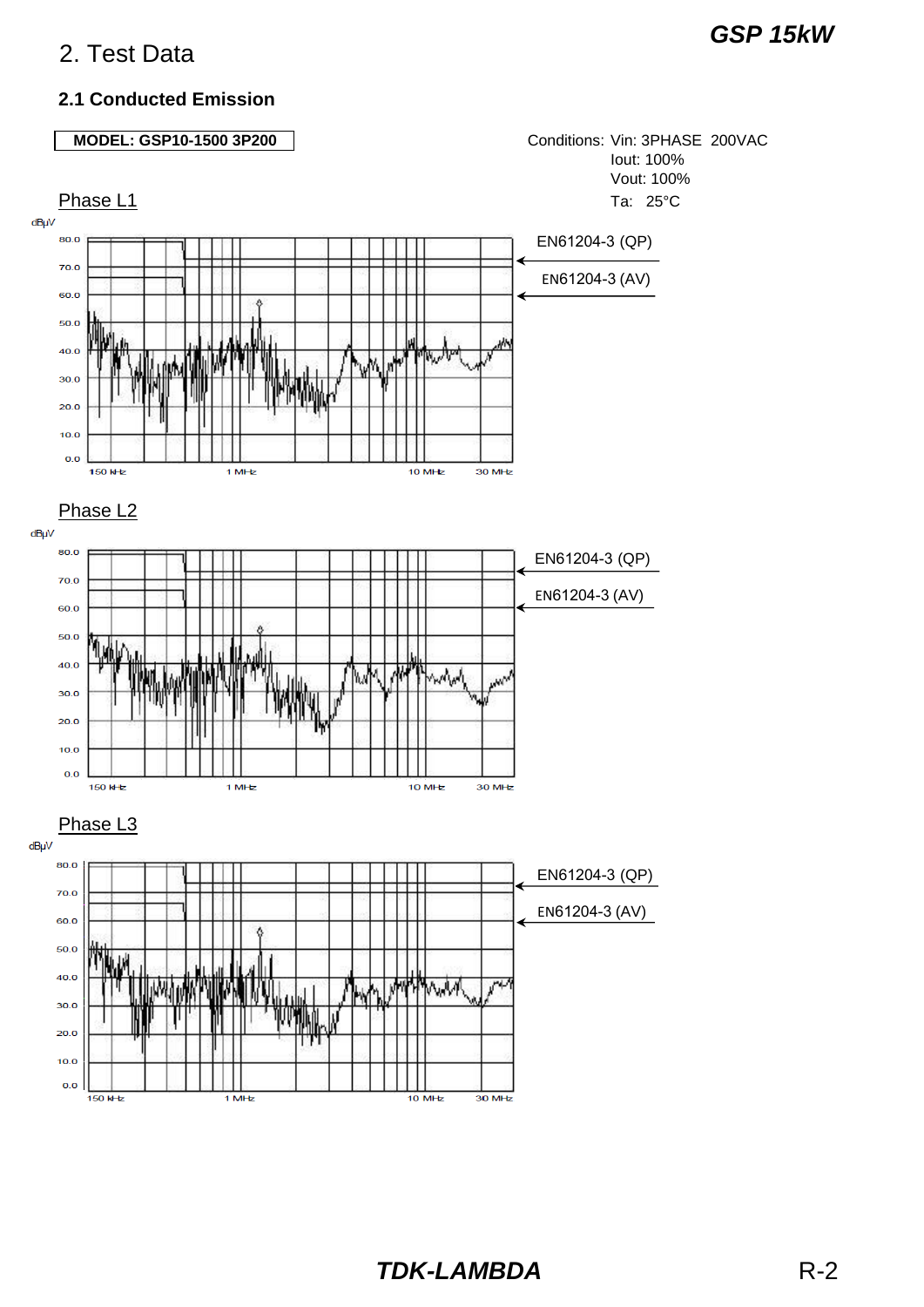#### **2.1 Conducted Emission**

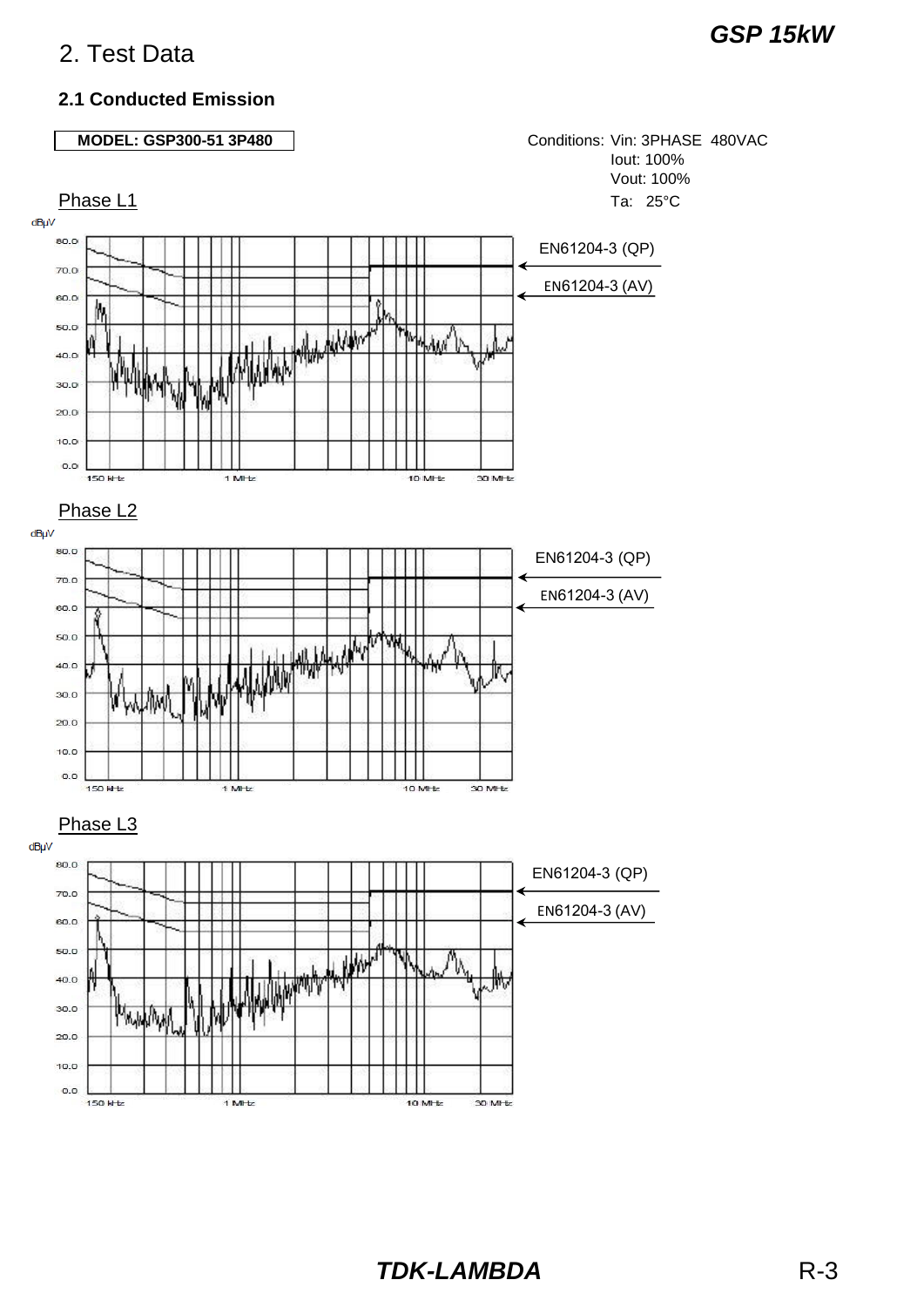**150 Hz** 

1 MHz

#### **2.1 Conducted Emission**

#### **MODEL: GSP600-25.5 3P400**

Conditions: Vin: 3PHASE 400VAC Iout: 100% Vout: 100%



30 MHz

10 MHz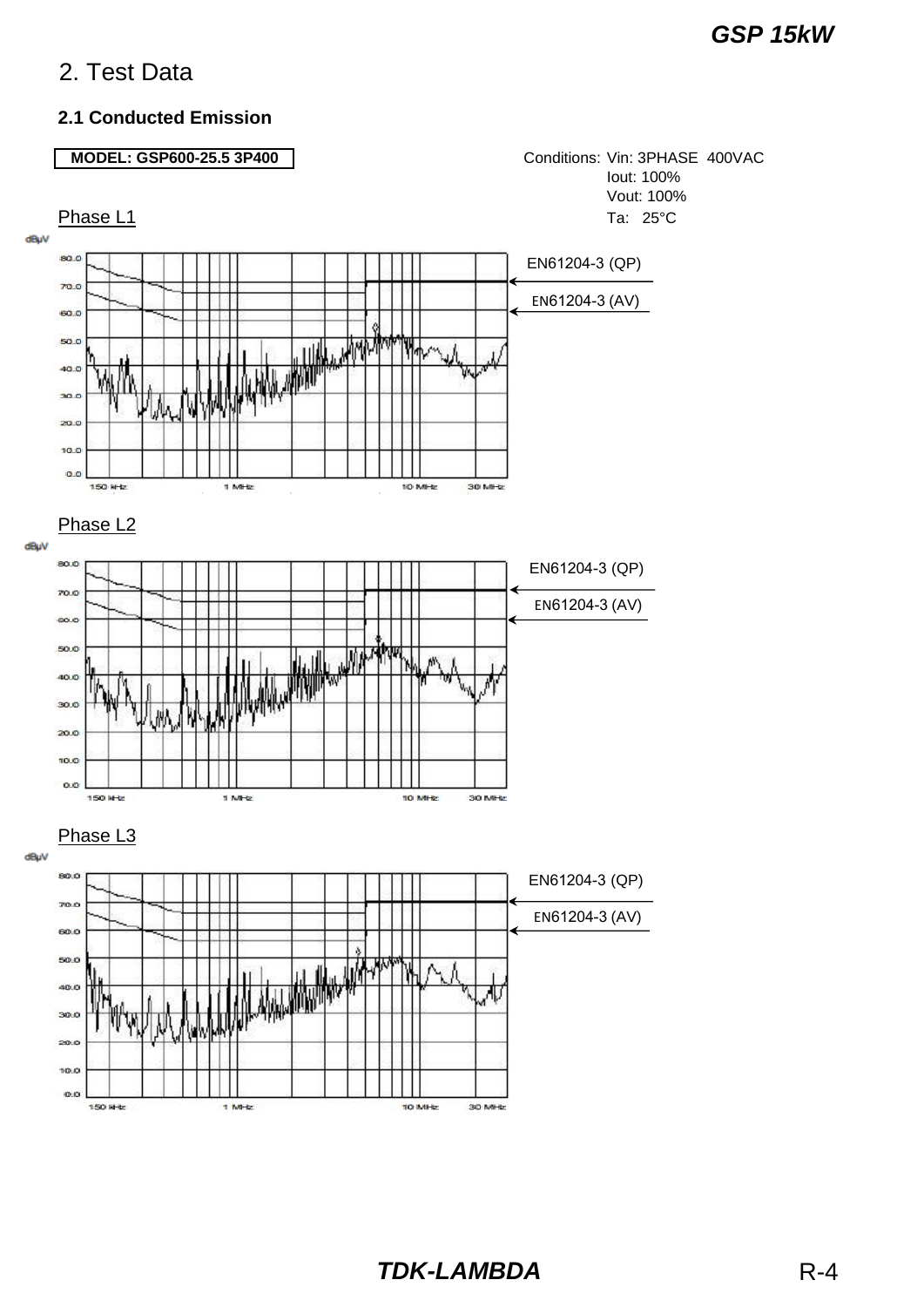# *GSP 15kW*

#### **2.2 Radiated Emission**

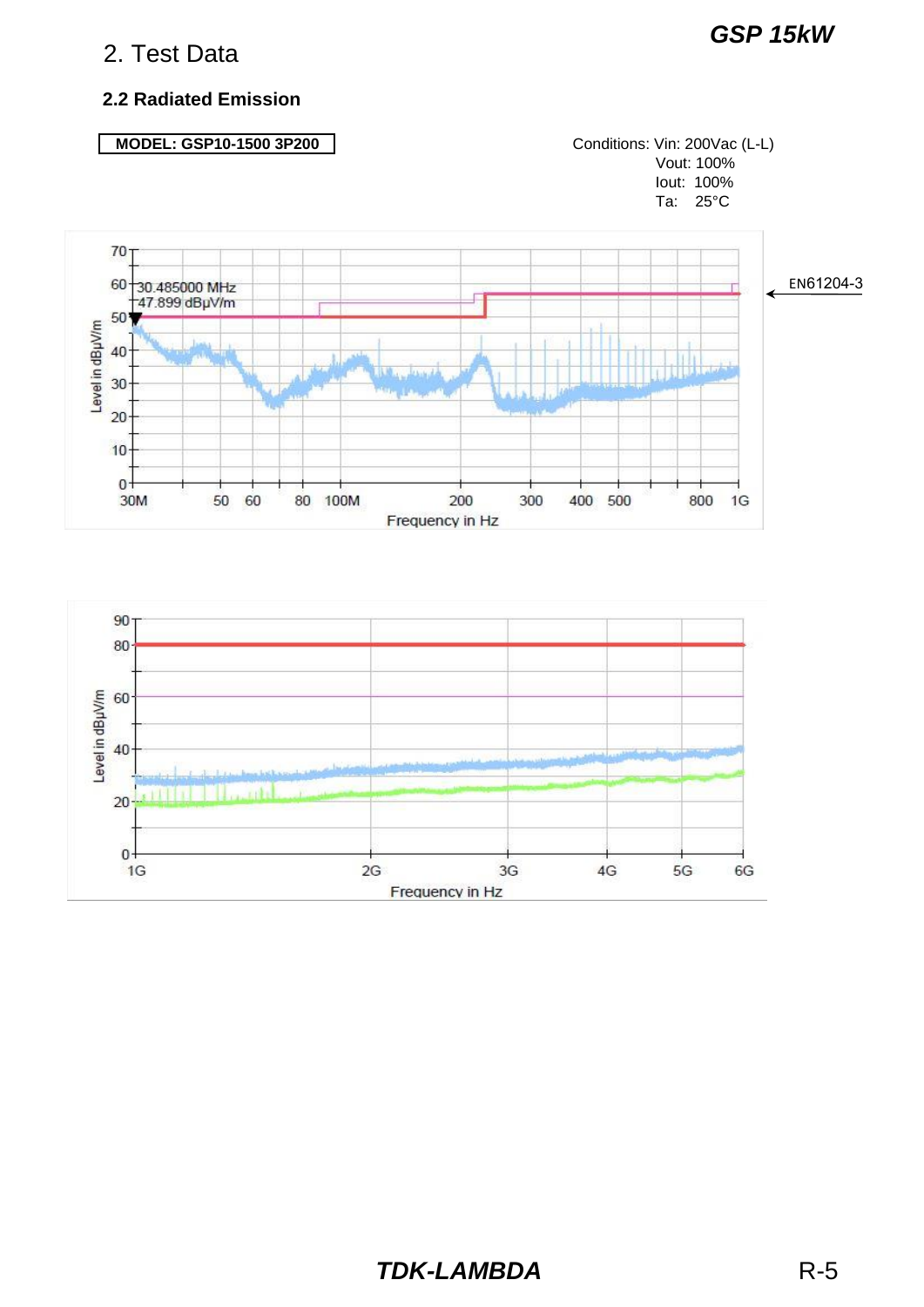# *GSP 15kW*

#### **2.2 Radiated Emission**